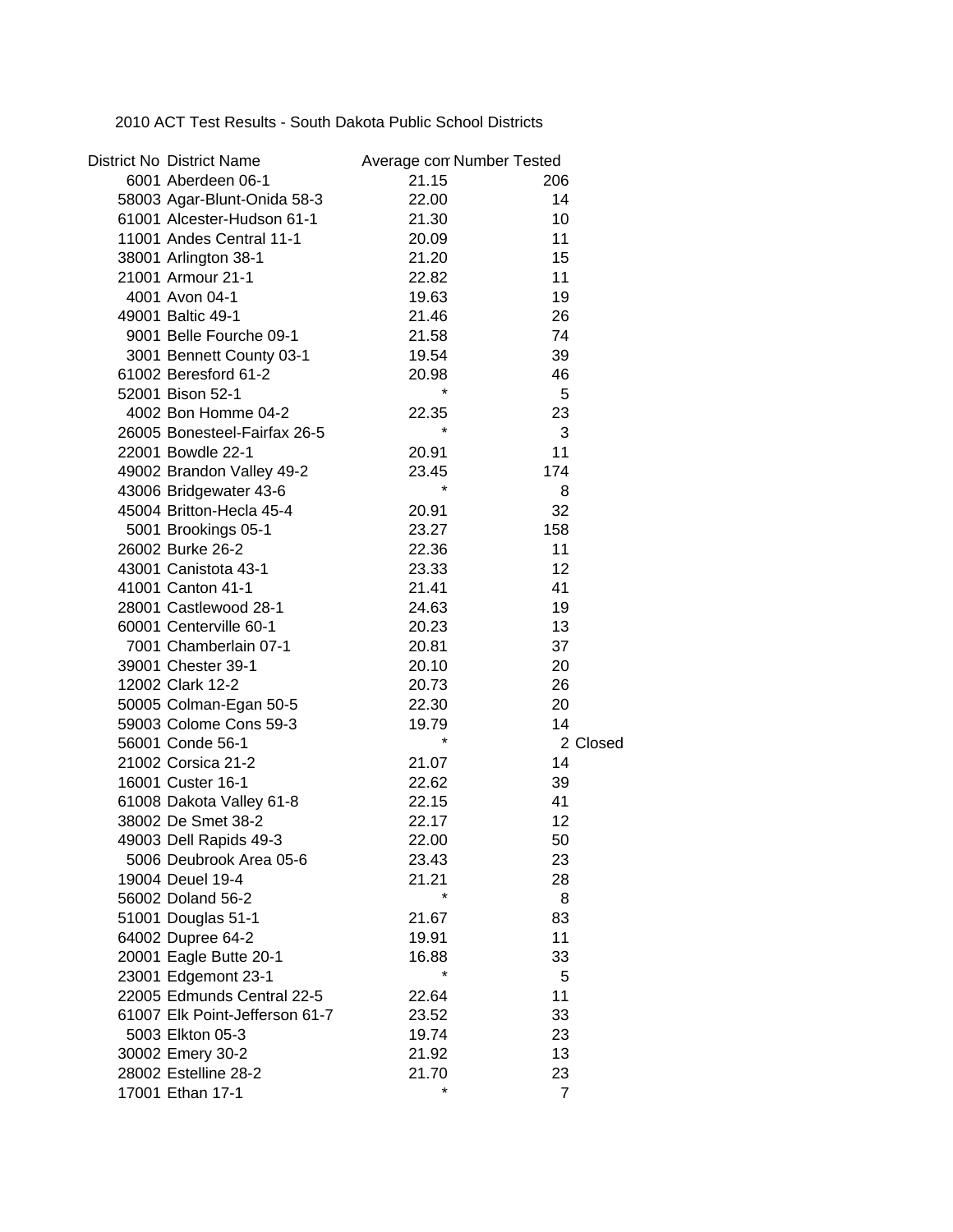| 44001 Eureka 44-1           | 23.09            | 11             |
|-----------------------------|------------------|----------------|
| 46002 Faith 46-2            | 20.26            | 19             |
| 24004 Faulkton Area 24-4    | 20.14            | 14             |
| 50003 Flandreau 50-3        | 22.32            | 22             |
| 14001 Florence 14-1         | *                | 8              |
| 6002 Frederick Area 06-2    | $\star$          | $\overline{7}$ |
| 33001 Freeman 33-1          | 21.91            | 22             |
| 49004 Garretson 49-4        | 21.83            | 29             |
| 63001 Gayville-Volin 63-1   | 21.15            | 13             |
| 53001 Gettysburg 53-1       | 21.61            | 18             |
| 25003 Grant-Deuel 25-3      | $\star$          | 4              |
| 26004 Gregory 26-4          | 20.80            | 20             |
| 6006 Groton Area 06-6       | 23.11            | 35             |
| 27001 Haakon 27-1           | 21.63            | 19             |
| 28003 Hamlin 28-3           | 21.91            | 32             |
| 30001 Hanson 30-1           |                  | 18             |
|                             | 20.94            |                |
| 31001 Harding County 31-1   | 22.05            | 22             |
| 41002 Harrisburg 41-2       | 22.92<br>$\star$ | 71             |
| 14002 Henry 14-2            |                  | 4              |
| 10001 Herreid 10-1          | 20.88            | 16             |
| 34002 Highmore-Harrold 34-2 | 20.88            | 16             |
| 51002 Hill City 51-2        | 21.74            | 23             |
| 56006 Hitchcock-Tulare 56-6 | 20.67            | 21             |
| 23002 Hot Springs 23-2      | 21.84            | 43             |
| 53002 Hoven 53-2            | $\star$          | 8              |
| 48003 Howard 48-3           | 22.62            | 21             |
| 60002 Hurley 60-2           |                  | $\overline{7}$ |
| 2002 Huron 02-2             | 21.28            | 115            |
| 22006 Ipswich Public 22-6   | 21.04            | 27             |
| 13003 Irene-Wakonda 13-3    | *                | 5              |
| 2003 Iroquois 02-3          | *                | $\overline{7}$ |
| 37003 Jones County 37-3     | $\star$          | 9              |
| 35002 Kadoka Area 35-2      | 19.91            | 11             |
| 7002 Kimball 07-2           | 21.00            | 18             |
| 38003 Lake Preston 38-3     | 21.92            | 12             |
| 45002 Langford 45-2         | 20.73            | 15             |
| 40001 Lead-Deadwood 40-1    | 20.65            | 37             |
| 52004 Lemmon School 52-4    | 21.65            | 26             |
| 41004 Lennox 41-4           | 21.35            | 43             |
| 44002 Leola 44-2            | 20.50            | 10             |
| 42001 Lyman 42-1            | 20.88            | 32             |
| 39002 Madison Central 39-2  | 21.67            | 72             |
| 60003 Marion 60-3           | 21.09            | 11             |
| 43007 McCook Central 43-7   | 20.39            | 28             |
| 15001 McIntosh 15-1         | 20.76            | 17             |
| 15002 McLaughlin 15-2       | 19.31            | 13             |
| 46001 Meade 46-1            | 21.55            | 105            |
| 33002 Menno 33-2            | 22.85            | 13             |
| 25004 Milbank 25-4          | 23.24            | 45             |
| 29004 Miller 29-4           | 22.27            | 30             |
| 17002 Mitchell 17-2         | 22.46            | 122            |
|                             |                  |                |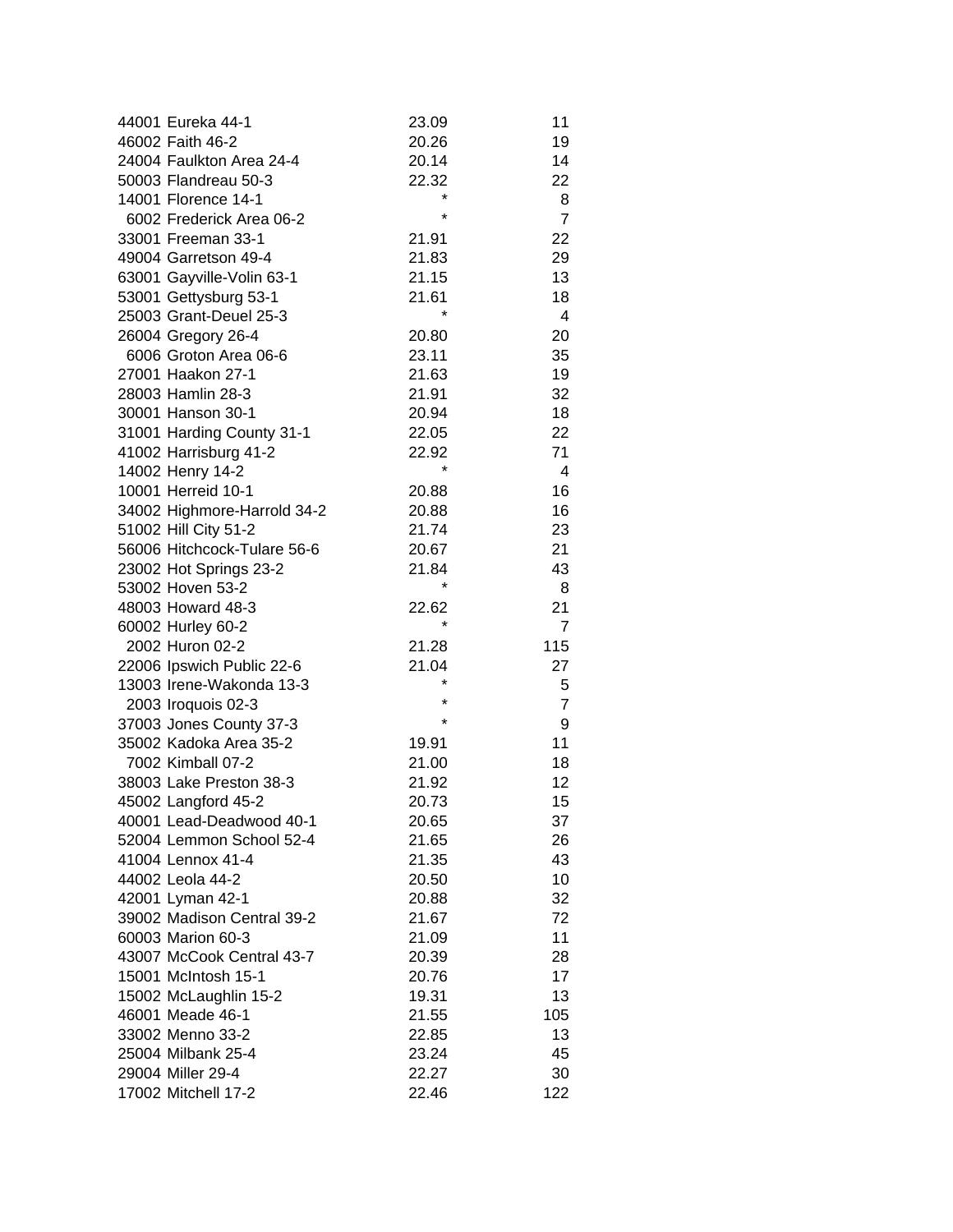| 62006 Mobridge-Pollock 62-6   | 20.59            | 39             |
|-------------------------------|------------------|----------------|
| 43002 Montrose 43-2           |                  | 8              |
| 17003 Mount Vernon 17-3       | 21.60            | 15             |
| 51003 New Underwood 51-3      | 19.83            | 12             |
| 9002 Newell 09-2              | 21.23            | 13             |
| 56007 Northwestern Area 56-7  | 20.00            | 24             |
| 23003 Oelrichs 23-3           | $\star$          | 6              |
| 39005 Oldham-Ramona 39-5      | $\star$          | 5              |
| 60004 Parker 60-4             | 22.53            | 15             |
| 33003 Parkston 33-3           | 21.67            | 30             |
| 32002 Pierre 32-2             | 22.95            | 129            |
| 1001 Plankinton 01-1          | $\star$          | 9              |
| 11005 Platte-Geddes 11-5      | 21.70            | 23             |
| 51004 Rapid City Area 51-4    | 22.09            | 544            |
| 56004 Redfield 56-4           | 22.37            | 30             |
| 54004 Rosholt 54-4            | *                | 9              |
| 18002 Roslyn 18-2             | $\star$          | 6              |
| 39004 Rutland 39-4            | $\star$          | $\overline{7}$ |
| 55005 Sanborn Central 55-5    | $\star$          | 8              |
| 4003 Scotland 04-3            | $\star$          | 9              |
| 62005 Selby 62-5              | 21.07            | 14             |
|                               |                  | 872            |
| 49005 Sioux Falls 49-5        | 23.05            |                |
| 5005 Sioux Valley 05-5        | 20.82            | 34             |
| 54002 Sisseton 54-2           | 19.74            | 43             |
| 15003 Smee 15-3               | 15.20            | 15             |
| 40002 Spearfish 40-2          | 22.36            | 124            |
| 57001 Stanley County 57-1     | 19.84            | 19             |
| 1002 Stickney 01-2            | 21.60<br>$\star$ | 10             |
| 54006 Summit 54-6             |                  | 8              |
| 41005 Tea Area 41-5           | 20.11            | 46             |
| 20003 Timber Lake 20-3        | 20.14            | 14             |
| 66001 Todd County 66-1        | 17.16            | 43             |
| 33005 Tripp-Delmont 33-5      | $\star$          | 9              |
| 49006 Tri-Valley 49-6         | 22.70            | 37             |
| 13001 Vermillion 13-1         | 22.63            | 79             |
| 60005 Viborg 60-5             | 21.18            | 17             |
| 11004 Wagner 11-4             | 21.97            | 31             |
| 51005 Wall 51-5               | 21.35            | 17             |
| 6005 Warner 06-5              | 23.79            | 14             |
| 14004 Watertown 14-4          | 21.61            | 224            |
| 18003 Waubay 18-3             | 22.45            | 11             |
| 14005 Waverly 14-5            | 18.93            | 15             |
| 18004 Webster 18-4            | 21.85            | 27             |
| 36002 Wessington Springs 36-2 | 23.20            | 15             |
| 49007 West Central 49-7       | 22.30            | 84             |
| 1003 White Lake 01-3          | $\star$          | 9              |
| 47001 White River 47-1        | 20.45            | 22             |
| 12003 Willow Lake 12-3        | 23.17            | 12             |
| 54007 Wilmot 54-7             | 22.82            | 11             |
| 59002 Winner 59-2             | 22.10            | 52             |
| 2006 Wolsey-Wessington 02-6   | 20.11            | 19             |